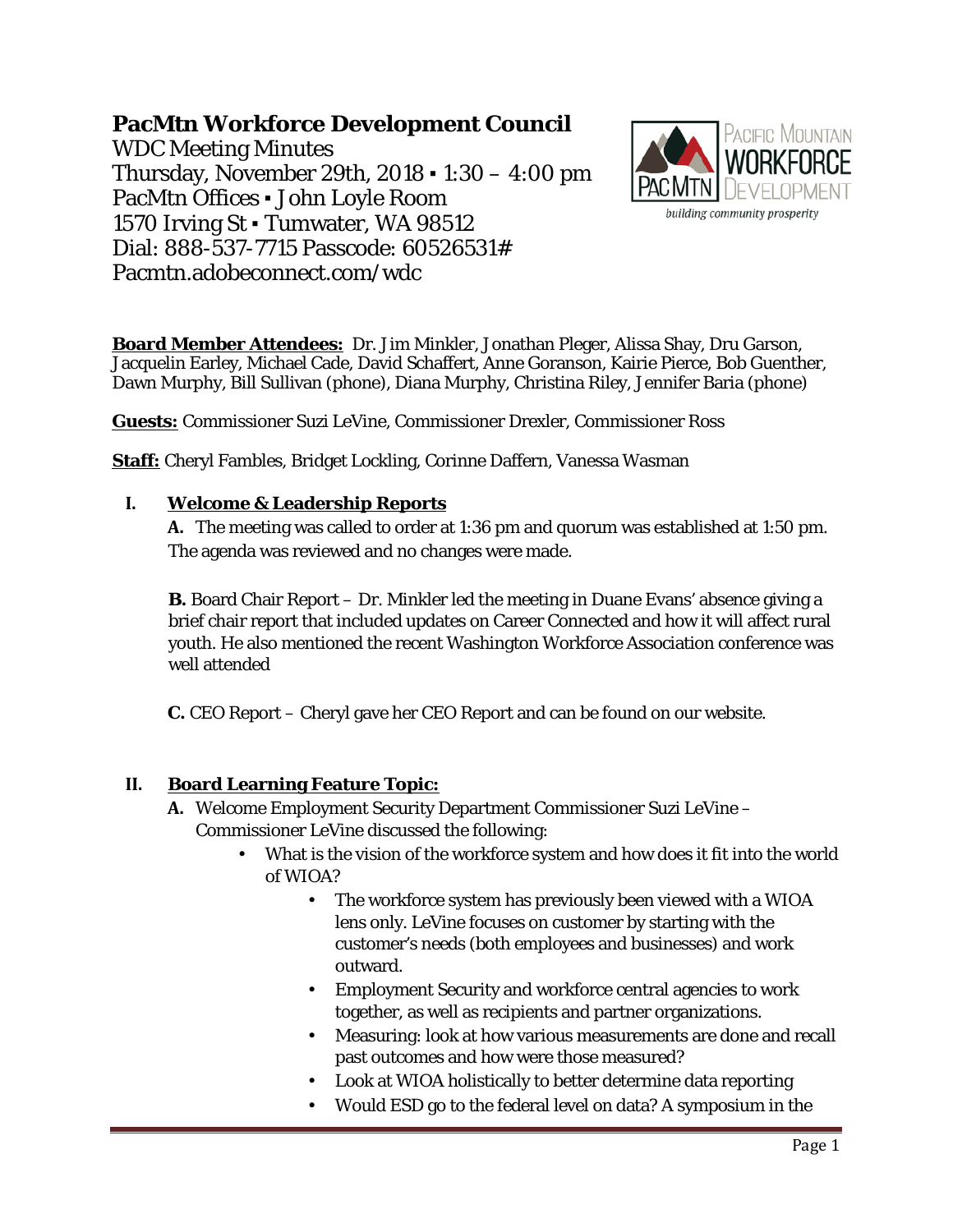spring is being planned to discuss data that matters.

- How do we ready ourselves and create better resilience for another economic cycle?
- What drives the Commissioner's thinking and leadership?
	- Less visionary, more inquisitive
	- Thinking is led by collaborations and partnerships
	- Using internal forensics within ESD to analyze responses to the recession and asking how do we work with other agencies to create an economic cycle plan.
	- Inverted organizational chart; the Commissioner work for her staff. Breakdown roadblocks and highlight people's work.
	- Objectives based approach
	- Intentional partnership that relies on faith and honesty
	- Feedback is always a gift
	- Model desired behavior for staff
- Understanding what is important when it comes to partnerships?
	- Failed partnership moment led to the realization for more professional development for WorkSource Specialists
	- More consultation with partners and ensuring workload coverage
	- Extension of plans to 24 months to ensure more time to complete.
- How does apprenticeship work in rural areas?
	- Compared to the Swiss model, career exploration begins in the 7<sup>th</sup> grade, and apprenticeships can begin as early as the 9th grade to with topics such as learning about citizenship or how to run a business.
	- Overcoming stigmas by braiding pathways. Prestigious companies use apprenticeships to access talent in Switzerland.
	- Switzerland has a very good transportation system between metro and rural areas, they empower regional networks towards career awareness. Money comes from the government to fund transportation.
	- Exploration how education can keep better pace with innovation.
- Describe the Swiss funding model
	- 60% covered by business
	- 30% of education covered by the government
	- More investments made on students
	- Higher cost of living
	- Permeability within the education system
	- 7-10% return on investment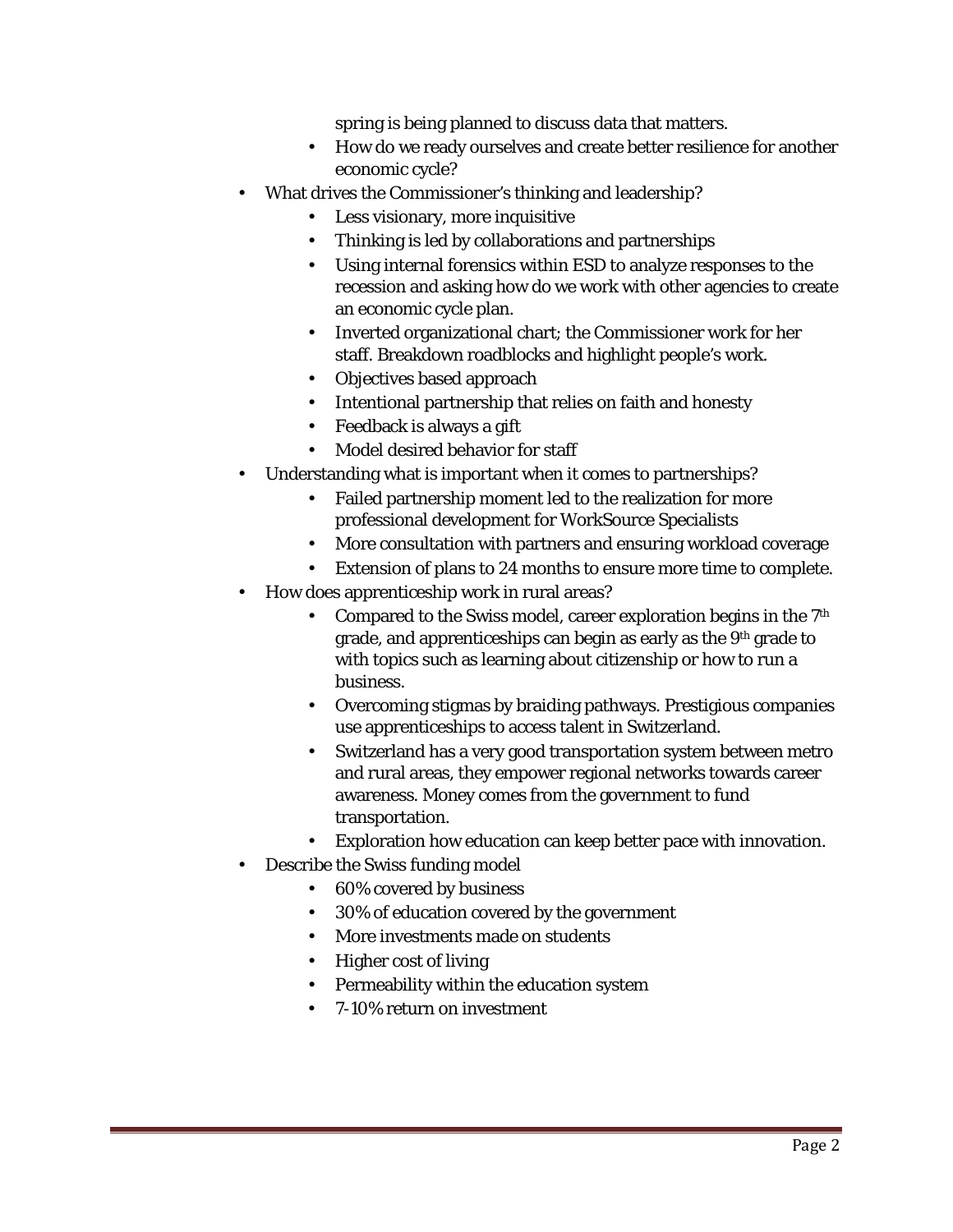### **III. Consent Agenda**

**A.** Approval of the September 2018 Board Minutes – The group reviewed the minutes and no changes were made. *Kairie Pierce motioned to approve the September 2018 Board Minutes, seconded by Bob Guenther.* **Motion carries.**

#### **IV. Fiscal**

**A.** Action Item – Motion to Approve PY18 Final Budget as Approved at the November  $9<sup>th</sup>$ , 2018 Executive Finance Committee – Bridget went over the budget, explaining that numbers have been finalized as well as the all the contract close outs. She briefly called out the increase in revenue due to the opioid grant and described the more balanced revenue streams. Various questions were asked about the barriers faced by those who are affected by the opioid epidemic as well as questions about continued C2C funding that will be leading to the funding of smaller C2C like opportunities.

#### **V. Committee & Task Force Updates:**

**A.** Executive Finance Committee – Dr. Minkler said that the EFC gave a do pass on the budget and approved a couple of Community Outreach Funds.

**B.** One Stop Committee and Motion to Approve Updated Committee Charter – Corinne gave the update, saying that the last meeting was held on November  $5<sup>th</sup>$  and that the committee is very deep in the certification work.

**C.** Targeted Populations – David Schaffert gave the update, saying that the last meeting was on October 9th and included Eric Wolfe of the Workforce Training and Education Board. The group discussed accessibility to the system and included information from Craig Clark, PacMtn's Equal Opportunity officer. The next meeting will include guest Laurie Thompson of STEAM (Science, Technology, Engineering, and Math) and will include operational conversations.

**D.** Adult Basic Education and Literacy (ABEL) – Corinne Daffern gave this update saying the group met last in late August and have been discussing bettering the integration of Title II into the workforce system. The group will meet again after the holidays and will be welcoming a few new members and are looking for a lead for the group.

**E.** Business and Sector Engagement (BaSE) – Cheryl Fambles presented on this group, saying that it functions as a consult group and will be conducting employer roundtables to update the clusters.

# **VI. Good of the Order & Announcements:**

Michael Cade discussed the economic agreements made with China to help infuse our region with new capital. PacMtn Board members and staff will be returning to China in the spring to elevate our region to expand opportunities.